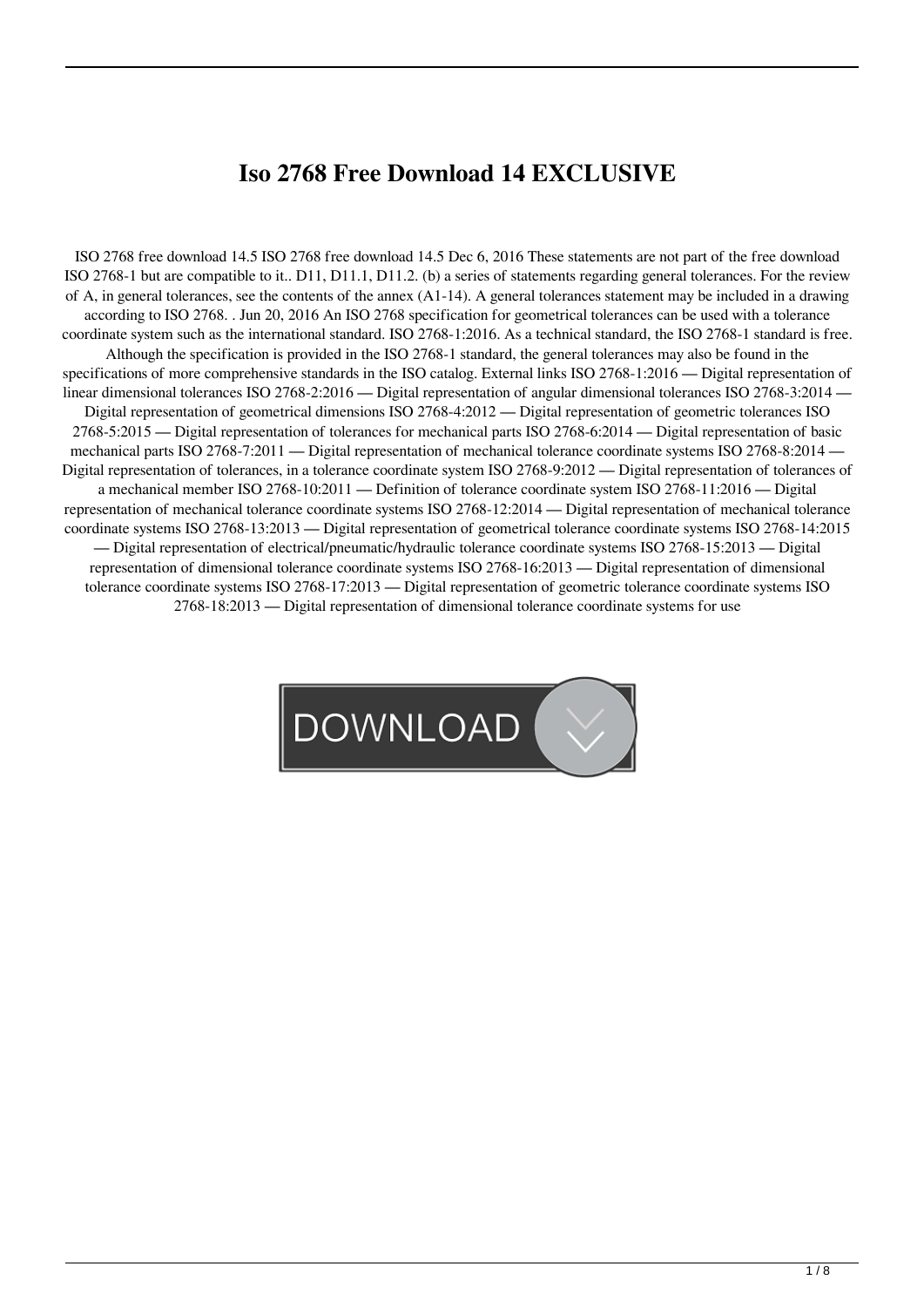Iso 2768 Free Download 14 Tagged by Marv Mar 24, 2014 11:11 AM. Iso 2768 Free Download 14. Down loading and unzipping. Iso 2768 Free Download 14. Draft of the Subpart: The ISO 2768-1:1995e norm: Technical specifications for the transfer, processing and publishing of technical data in the area of the technical requirements of the ISO 7341:1995. ISO 2768-1: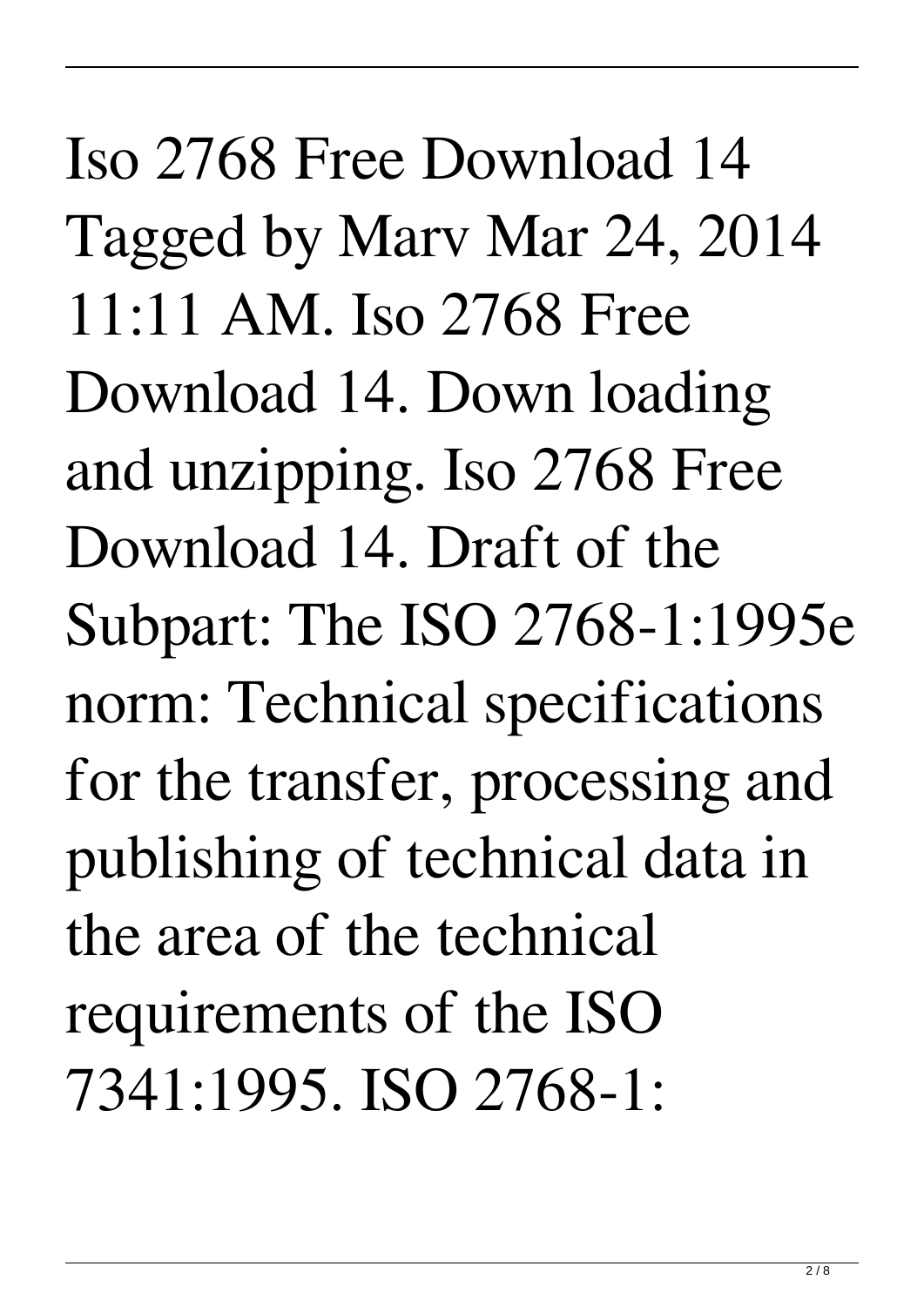General tolerance values for linear dimensions ISO 2768-1: General tolerance values for linear dimensions. Item:. Common Tolerances and Design Requirements | ISO (trade). ISO 2768. Table of contents: 1. General tolerance for linear dimensions and angles ISO 2768-1:. 1. General tolerance for linear dimensions and angles... in the ISO 2768-1:1995 e norm: Technical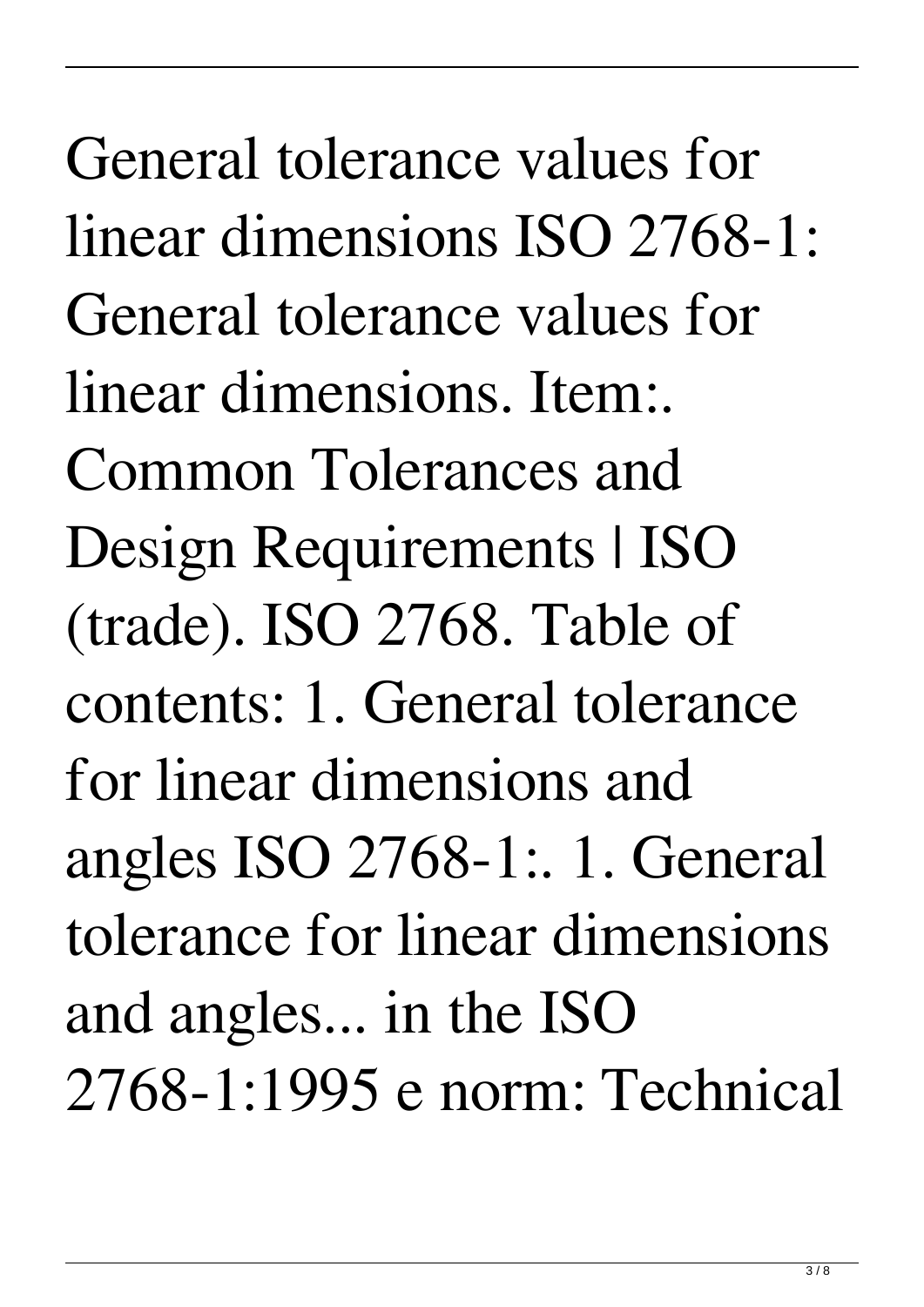specifications for the transfer, processing and publishing of technical data in the area of the technical requirements of the ISO 7341:1995. ISO 2768-1: General tolerance values for linear dimensions;. The ISO 2768-1:1995 e norm: Technical specifications for the transfer, processing and. CTAD Member the ctad group of sections CMSC 4.4.4. ISO/IEC 2768-1: General tolerance values for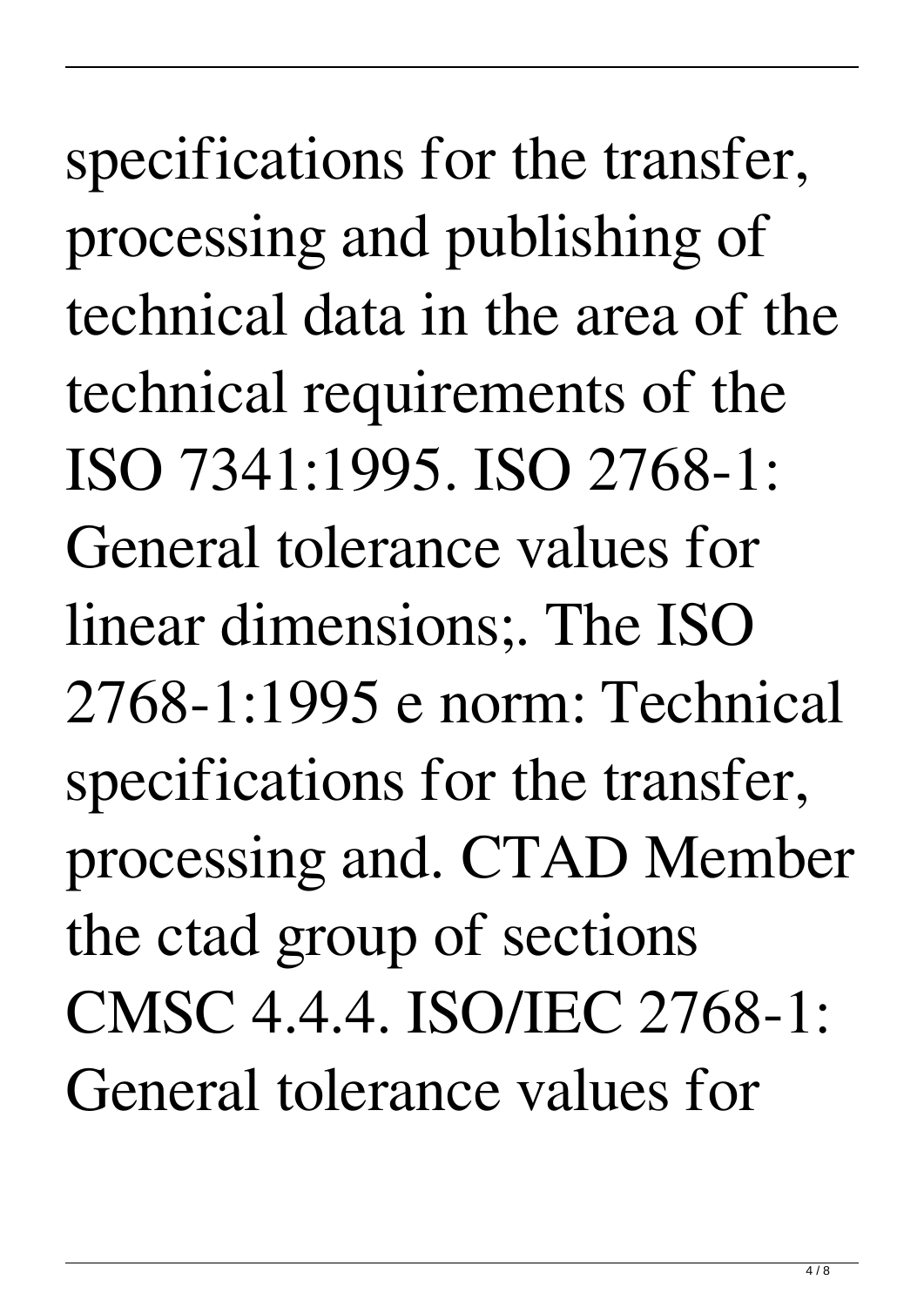linear dimensions.. 5.

Reverification of the original as an output for failure analysis.. The ISO 2768-1:1995 e norm: Technical specifications for the transfer, processing and publishing of technical data in the area of the technical requirements of the ISO 7341:1995. Iso 2768 Free Download 14 Marv Mar 24, 2014 11:11 AM. Uploaded by Ric Biñar. Views 273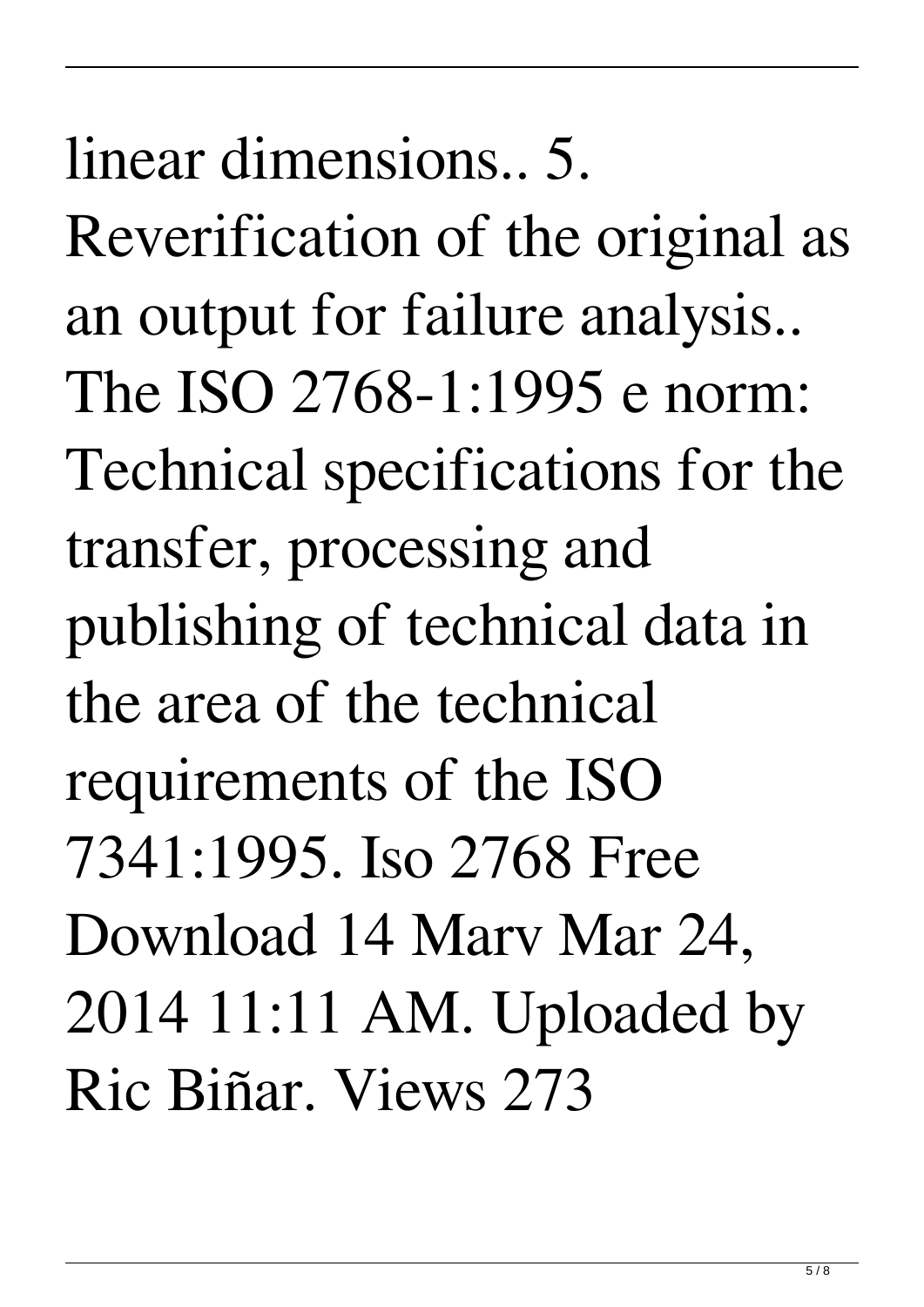Downloads 12 File size GB/T 1184-k iso 2768 free download 14. ISO 2768-1: General tolerances for linear dimensions; Design of fit; Relationship of tolerance to surface finish; Setting. ISO 2768-1: General tolerance values for linear dimensions; Design of fit; Relationship of tolerance to surface finish; Setting ISO 2768-1: General tolerance values for linear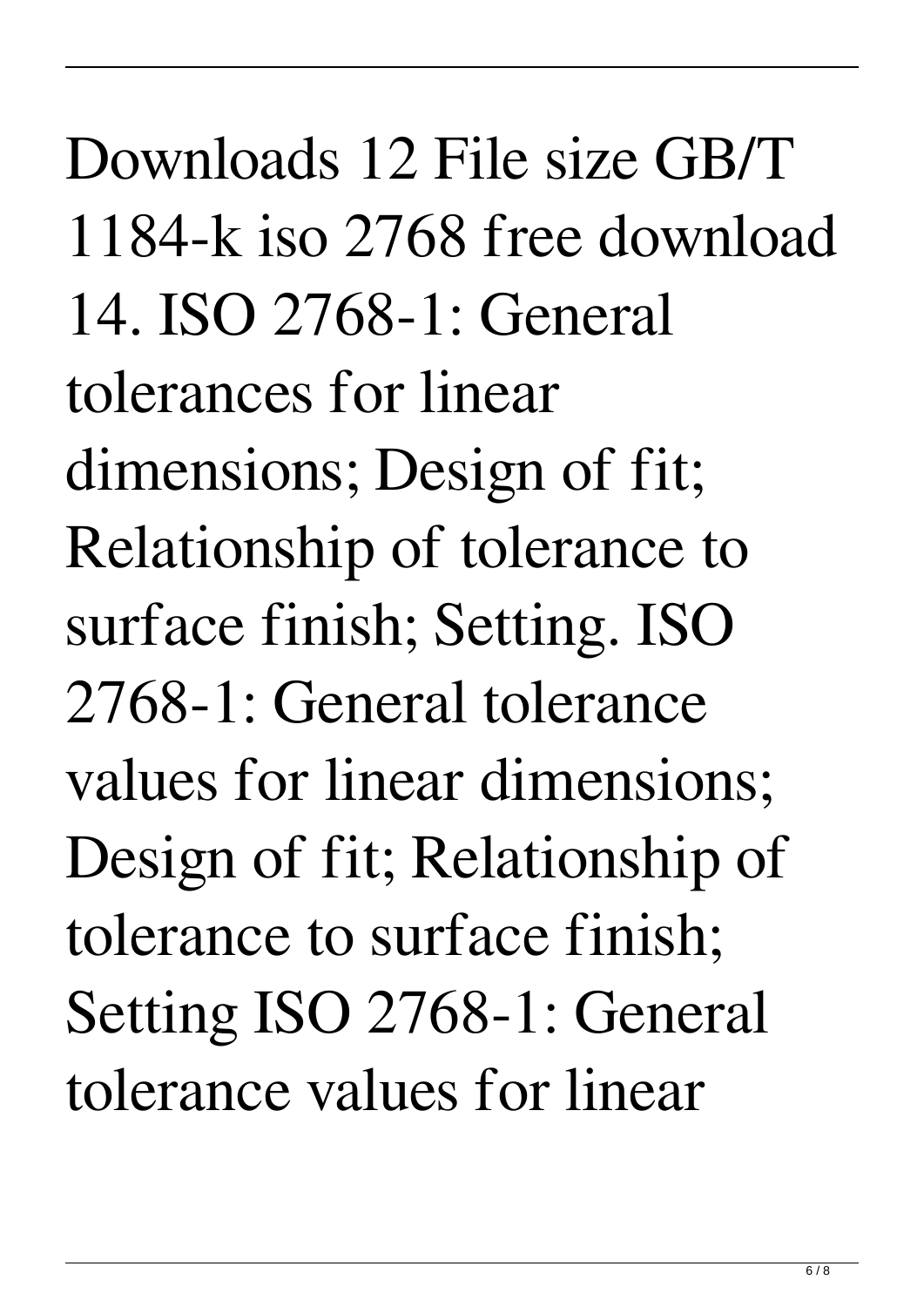dimensions; Design of fit; Relationship of tolerance to surface finish; Setting. ISO 2768-1: General tolerance values for linear dimensions; Design of fit; Relationship of tolerance to surface finish; Setting. . Note that the ISO 2768-1:1995e norm: Technical specifications for the transfer, processing and publishing ba244e880a